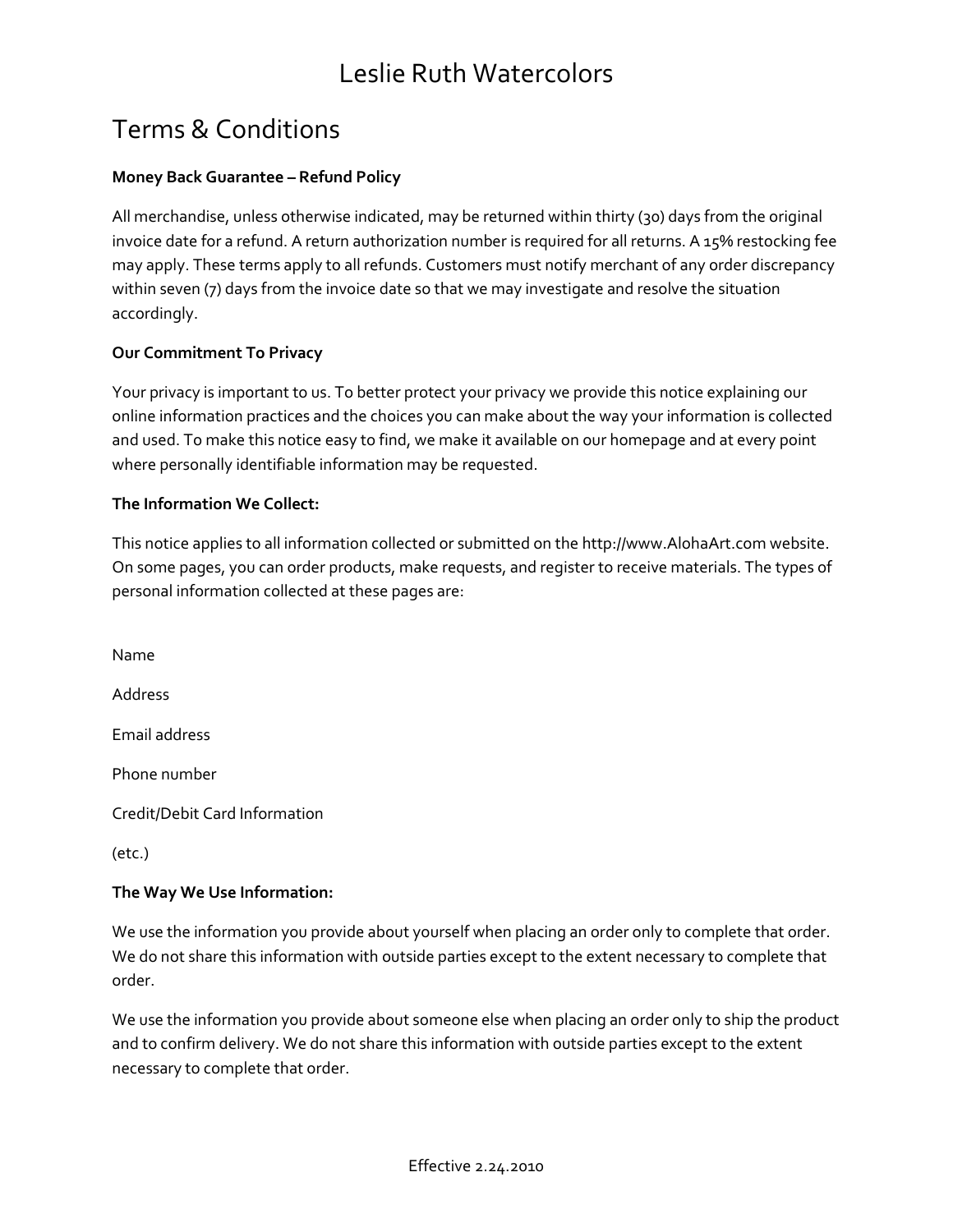We use return email addresses to answer the email we receive. Such addresses are not used for any other purpose and are not shared with outside parties.

We use non-identifying and aggregate information to better design our website and to share with advertisers. For example, we may tell an advertiser that X number of individuals visited a certain area on our website, or that Y number of men and Z number of women filled out our registration form, but we would not disclose anything that could be used to identify those individuals.

Finally, we never use or share the personally identifiable information provided to us online in ways unrelated to the ones described above without also providing you an opportunity to opt-out or otherwise prohibit such unrelated uses.

## **Our Commitment To Data Security**

To prevent unauthorized access, maintain data accuracy, and ensure the correct use of information, we have put in place appropriate physical, electronic, and managerial procedures to safeguard and secure the information we collect online.

### **Our Commitment To Children's Privacy:**

Protecting the privacy of the very young is especially important. For that reason, we never collect or maintain information at our website from those we actually know are under 13, and no part of our website is structured to attract anyone under 13.

## **How You Can Access Or Correct Your Information**

You can correct factual errors in your personally identifiable information by sending us a request that credibly shows error.

To protect your privacy and security, we will also take reasonable steps to verify your identity before granting access or making corrections.

#### **How To Contact Us**

Should you have other questions or concerns about these privacy policies, please call us at 925-837-3751 or send us an email at [leslie-ruth@comcast.net.](mailto:leslie-ruth@comcast.net)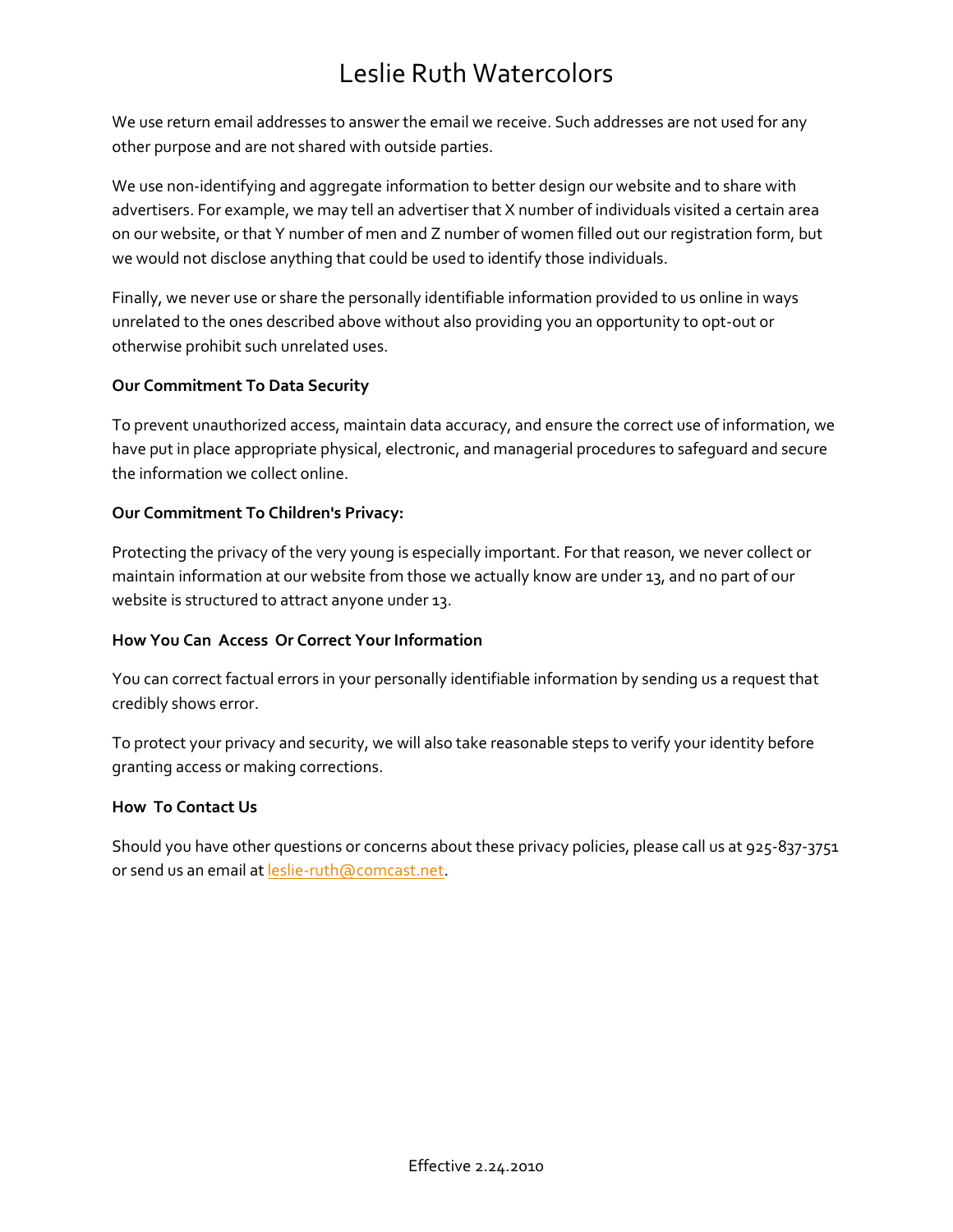# Terms of Service

The use of services from Leslie Ruth Watercolors, [hereafter referred to as "Provider"] constitutes agreement to these terms.

### **1) Account Setup / Email on file**

We will setup your account after receipt of all required account information, payment receipt verification and the conclusion of all order & fraud screening processes. Providing false contact information of any kind may result in the termination of your account.

### **2) Content**

All services provided by Provider may only be used for lawful purposes. The laws of the State of California and the United States of America apply.

The customer agrees to indemnify and hold harmless Provider from any claims resulting from the use of our services.

Use of our services to infringe upon any copyright or trademark is prohibited. This includes but is not limited to unauthorized copying of music, books, photographs, or any other copyrighted work. The offer of sale of any counterfeit merchandise of a trademark holder will result in the immediate termination of your account. Any account found to be in violation of anothers copyright will be expeditiously removed, or access to the material disabled. Any account found to be in repeated violation of copyright laws will be suspended and/or terminated from our hosting.

Provider services, including all related equipment, networks and network devices are provided only for authorized customer use. Provider systems may be monitored for all lawful purposes, including to ensure that use is authorized, for management of the system, to facilitate protection against unauthorized access, and to verify security procedures, survivability, and operational security. During monitoring, information may be examined, recorded, copied and used for authorized purposes. Use of Provider system(s) constitutes consent to monitoring for these purposes.

We reserve the right to refuse service to anyone. Any material that, in our judgment, is obscene, threatening, illegal, or violates our terms of service in any manner may be removed from our servers (or otherwise disabled), with or without notice.

#### **3) Payment Information**

You agree to supply appropriate payment for the services received from Provider, in advance of the time period during which such services are provided. You agree that until and unless you notify Provider of your desire to cancel any or all services received, those services will be billed on a recurring basis.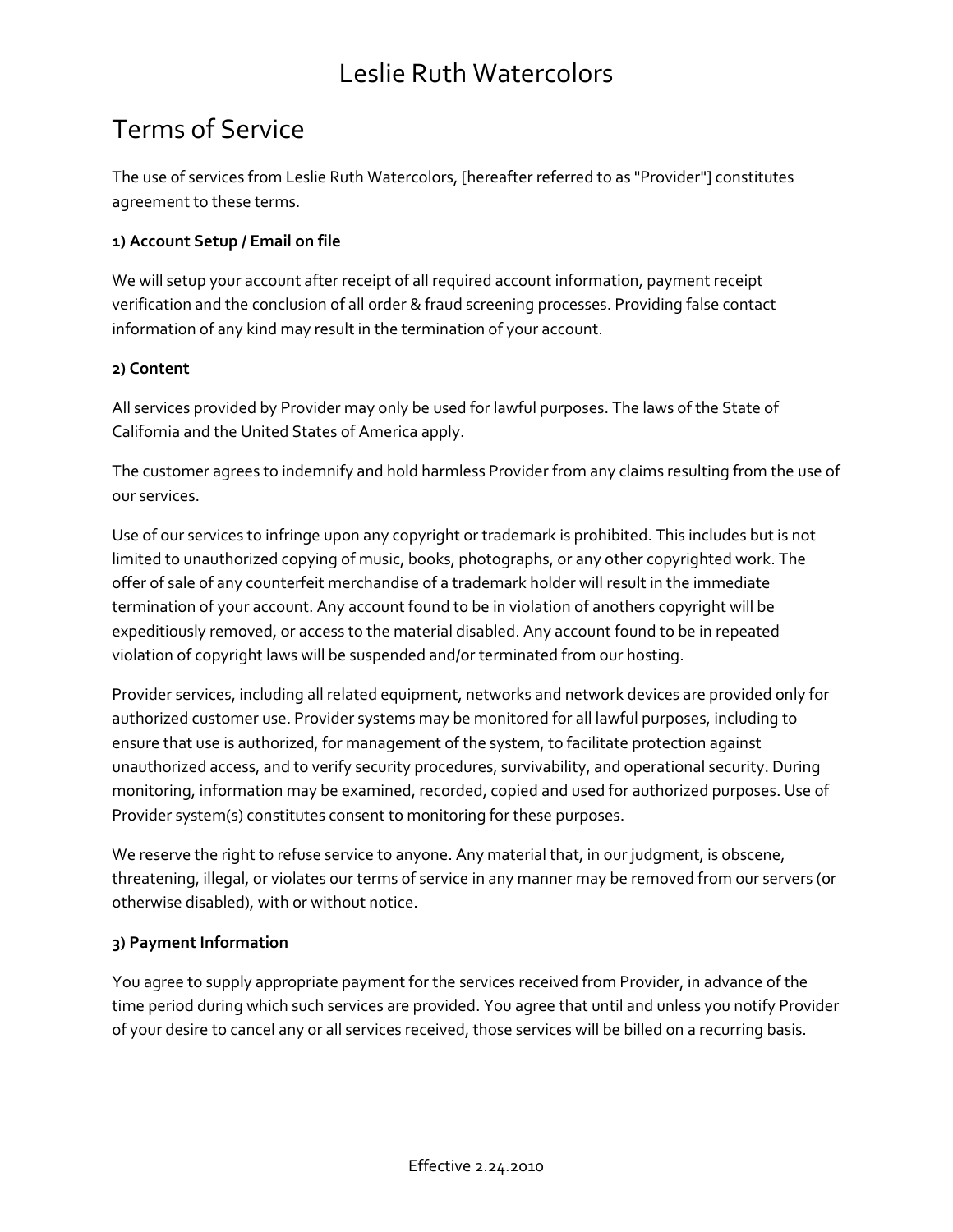Cancellations must be done in writing via the cancellation process provided. Once we receive your cancellation and have confirmed all necessary information with you via e-mail, we will inform you in writing (typically email) that your account has been canceled.

As a client of Provider, it is your responsibility to ensure that your payment information is up to date, and that all invoices are paid on time. Provider provides a thirty (30) day grace period from the time the invoice is generated and when it must be paid. Provider reserves the right to change the monthly payment amount and any other charges at anytime.

## **4) Cancellations and Refunds**

Provider reserves the right to cancel the account at any time with or without notice. Violations of the Terms of Service will waive the refund policy.

## **5) Indemnification**

Customer agrees that it shall defend, indemnify, save and hold Provider harmless from any and all demands, liabilities, losses, costs and claims, including reasonable attorney's fees asserted against Provider, its agents, its customers, officers and employees, that may arise or result from any service provided or performed or agreed to be performed or any product sold by customer, its agents, employees or assigns. Customer agrees to defend, indemnify and hold harmless Provider against liabilities arising out of; (1) any injury to person or property caused by any products sold or otherwise distributed in connection with Provider; (2) any material supplied by customer infringing or allegedly infringing on the proprietary rights of a third party; (3) copyright infringement and (4) any defective products sold to customers from Provider's server.

## **6) Arbitration**

By using any Provider services, you agree to submit to binding arbitration. If any disputes or claims arise against Provider or its subsidiaries, such disputes will be handled by an arbitrator of Provider's choice. An arbitrator from the American Arbitration Association will be selected. Arbitrators shall be attorneys or retired judges and shall be selected pursuant to the applicable rules. All decisions rendered by the arbitrator will be binding and final. The arbitrator's award is final and binding on all parties. The Federal Arbitration Act, and not any state arbitration law, governs all arbitration under this Arbitration Clause. You are also responsible for any and all costs related to such arbitration.

## **7) Disclaimer**

Provider shall not be responsible for any damages your business may suffer. Provider makes no warranties of any kind, expressed or implied for services we provide. Provider disclaims any warranty or merchantability or fitness for a particular purpose. This includes loss of data resulting from delays, no deliveries, wrong delivery, and any and all service interruptions caused by Provider and its employees.